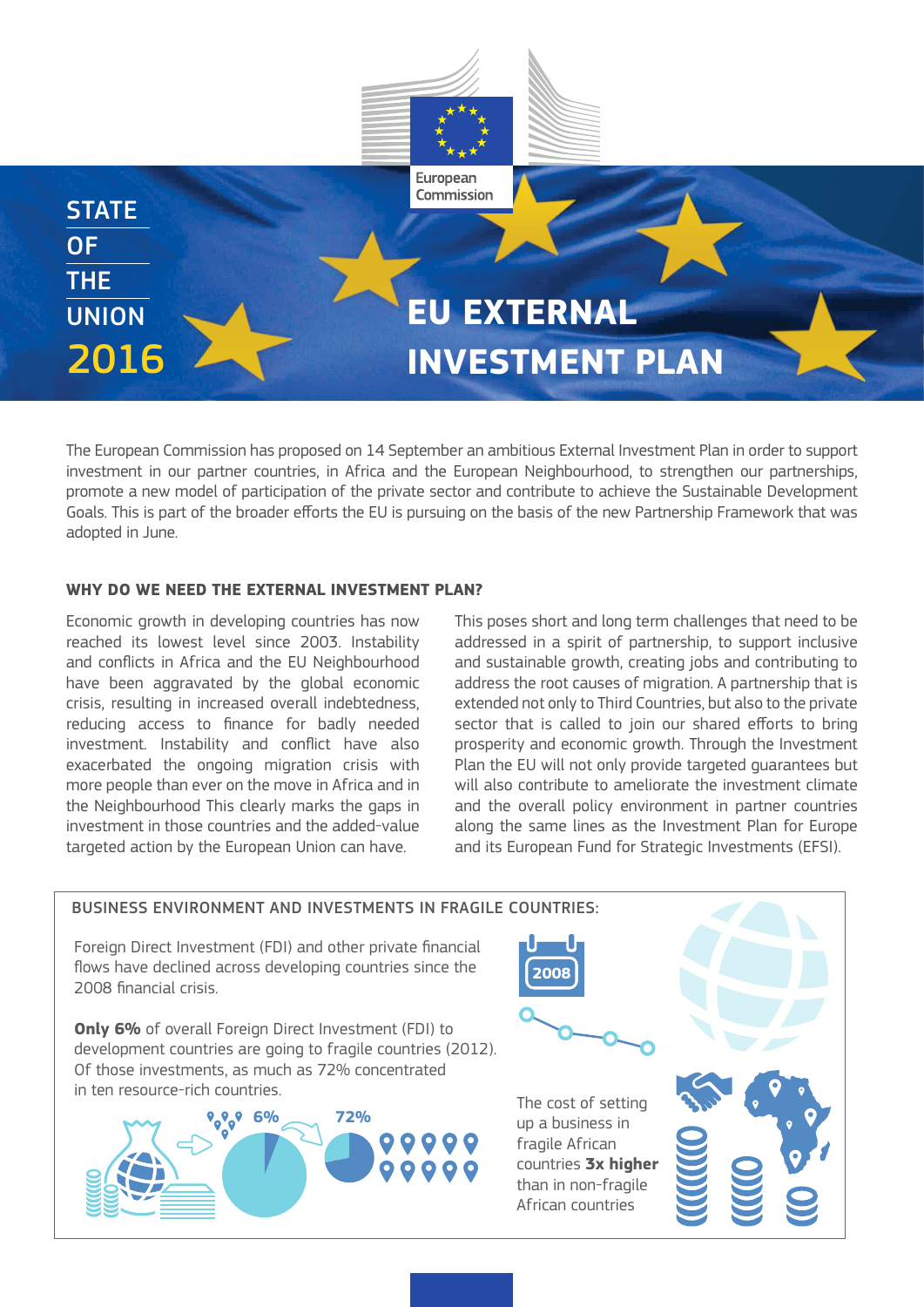# **A NEW APPROACH: MOVING BEYOND CLASSICAL DEVELOPMENT ASSISTANCE**

Traditional development assistance alone cannot meet the challenge of achieving sustainable development. It must be complemented by other tools, in order to make best use of and leverage scarce public funds.

The implementation of the External Investment Plan will allow the EU to lead by example in developing more effective partnerships that go beyond classical development assistance. This is a fundamentally new approach to the way the Union supports development and to the way the Union identifies, prepares, and delivers support for investment projects in countries outside Europe. The Plan offers an integrated and coherent framework enabling full cooperation between the EU, international financial institutions, donors, public authorities and the private sector.

### **FUNDING**



The new European Fund for Sustainable Development lies at the core of the External Investment Plan and is expected to trigger additional public and private investment volumes, mobilising total investments of up to EUR 44 billion, based on EUR 3.35 billion contribution from the EU budget and the European Development Fund. In order to enhance further the firepower and the efficiency of the new Fund, the Commission calls on the Member States and other partners to match these EU contributions. Member States can do so via second-loss guarantees. If they match the contribution to the guarantee, the total amount of additional investment could be EUR 62 billion. If Member States also match the contribution to the blending, this amount could reach EUR 88 billion

# **THE EXTERNAL INVESTMENT PLAN WILL…**

contribute to achieving sustainable development in our partner countries in a **coherent and consistent manner**

mobilise investment and leverage funds: it will help reach those countries where investments are currently difficult and facilitate investments by (private) actors **that would otherwise invest less or not at all in these areas.** 

target socio-economic sectors and in particular infrastructure, including energy, water, transport, information and communications technology, environment, social infrastructure, human capital, and provide finance in favour of micro-, smalland medium-sized enterprises **with a particular focus on job creation.**



Help to improve the business environment in partner countries by supporting reforms and economic governance



Contribute to address the root causes of migration and strengthen our partnerships in Africa and the Neighbourhood



THE EXTERNAL INVESTMENT PLAN: POTENTIALLY UP TO € 88 BN:

With EU funds totalling **€3.35 billion** until 2020, the EFSD is expected to mobilise up to €44 billion additional investment.

If Member States match this contribution fully, it may mobilise more than **€ 88 billion** of additional investment